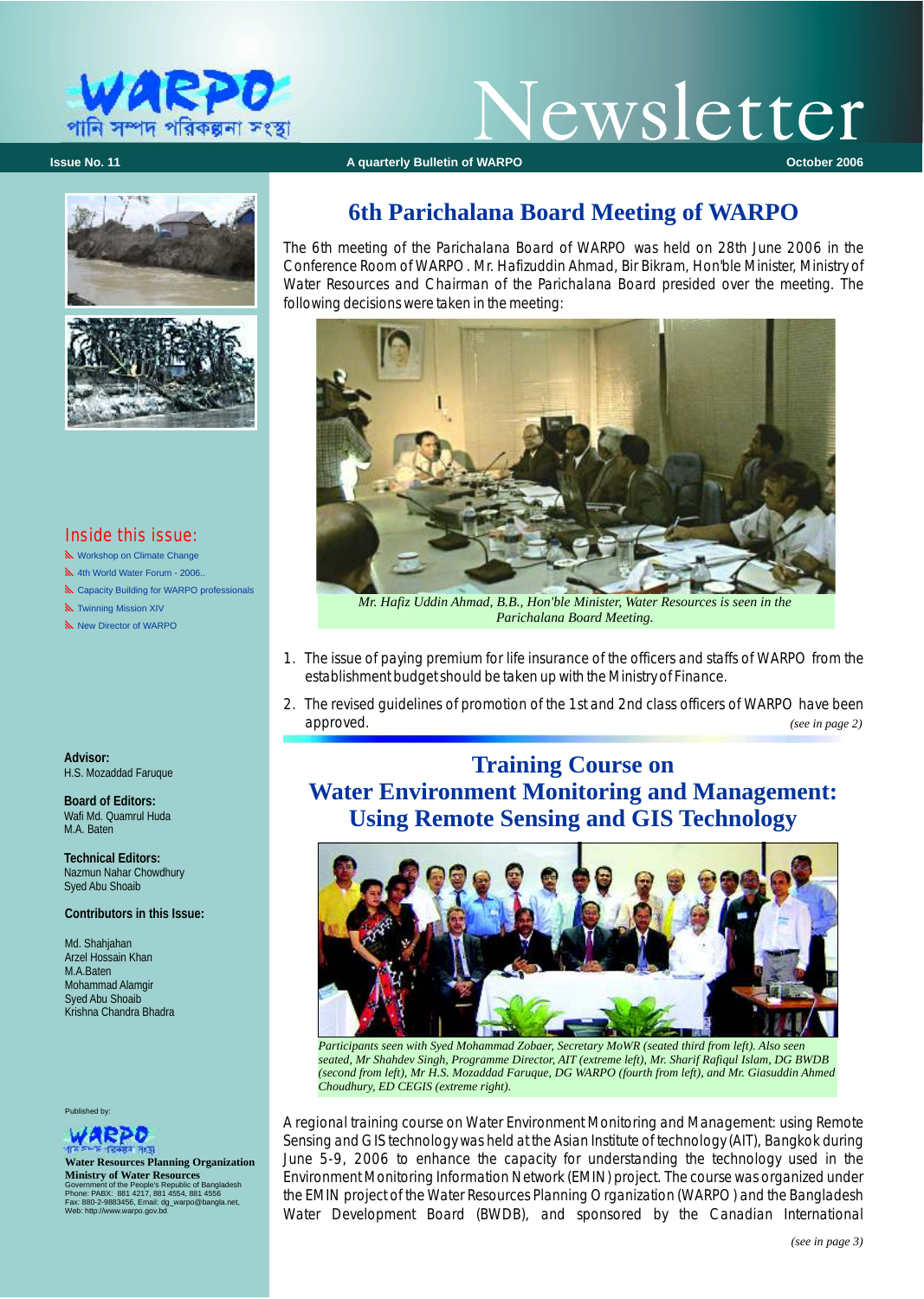

#### *6th Parichalana Board ...cont'd*

- 3. The guidelines of promotion should be included in the regulations of WARPO. WARPO will take necessary steps for the amendment of the regulations.
- 4. The guidelines of promotion should be followed on a temporary basis by the promotion committee for considering the promotion of 1st and 2nd class officers of WARPO.
- 5. In conformation to Article 18 of the Water Resources Planning Act 1995, the Director General, WARPO has been empowered to exercise financial power to approve/implement different types of civil works, purchase/consultancy services etc.
- 6. In pursuance of the circular issued by the Ministry of Finance, WARPO immediately formulated a proposal for the delegation of financial power for its officers.
- 7. The draft Financial Regulations prepared by WARPO will be sent to the Ministry of Finance for review through the Ministry of Water Resources.
- 8. The members of the technical committee or any other committee constituted by the Parichalana Board will be granted the same amount of honorarium as the members of the Parichalana Board.

## **Workshop for Government Officers (Focal Points) on Climate Change and Bangladesh**

Climate Change (CC) scientists have recognized Bangladesh designed for the nominated government focal points on climate as one of the most vulnerable countries due to its change and aims to serve as a platform for: geographical location, over population, poor economic geographical location, over population, poor economic<br>condition and low coping ability with regard to the adverse management and adaptation<br>impacts of climate change. It is imperative to mainstream process to mitigate/adapt to these adverse effects. focal points Knowledge transfer is also an important tool in the

Focal points are the operational contact points of the<br>organizations for liaison with the lead agency, Department of<br>Environment (DoE) and the Climate Change Cell (CCC).<br>Designated focal points will be a bridge between the enabling better understanding and integration of climate

- 
- climate change issues in the planning and decision-making  $\bullet$  Sharing concerns with regard to the role and expectation from
- Nilowiedge transfer is also an important toor in the **e** Identifying processes and areas to support mainstreaming in mainstreaming process.<br>government departments, sectoral planning and programmes

relevant aspects in their respective scope of work. They will The training workshop ended with certificates awarded in provide proactive support in operationalizing the recognition of the successful completion of the course. Dr. mainstreaming approaches. Khandaker Rashedul Haque, Director General, DoE distributed The three-day workshop (11-13 July, 2006) was organized<br>by the Climate Change Cell of the DoE. The CCC has been<br>CC issues using a holistic approach in their work.

## **4th World Water Forum: Mexico 2006 Achieving 100% Sanitation in Bangladesh by 2010**

Mr. S.M. Jahrul Islam, Secretary, Ministry of LGRD & Cooperatives, Government of the People's Republic of Bangladesh presented a paper on " Achieving 100% Sanitation in Bangladesh by 2010". He highlighted sanitation movement, effects of inadequate sanitation, the MDG focus and the National Sanitation Goal. He mentioned that in response to the global call, the Bangladesh government launched a national sanitation campaign in 2003 and set the target of achieving 100% sanitation by 2010. Furthermore, the month of October has been declared as the "Sanitation Month" to accelerate the national campaign. In his presentation he clearly mentioned the important initiatives taken and strategies developed by the Government of Bangladesh to achieve the National Sanitation Goal. He referred to the 'Dhaka Declaration on Sanitation' (of SACOSAN 2003) stating that "significant improvements in the situation of sanitation and safe water will have large positive impacts on poverty reduction by improving health and productivity and therefore should have a central role in country's poverty reduction strategies". The paper also discussed the current sanitation status of the country as well as the partnership activities of NGOs, national and local government institutes, the civil society and others. He also mentioned the constraints and made recommendations for developing and enforcing "Appropriate Sanitation Laws".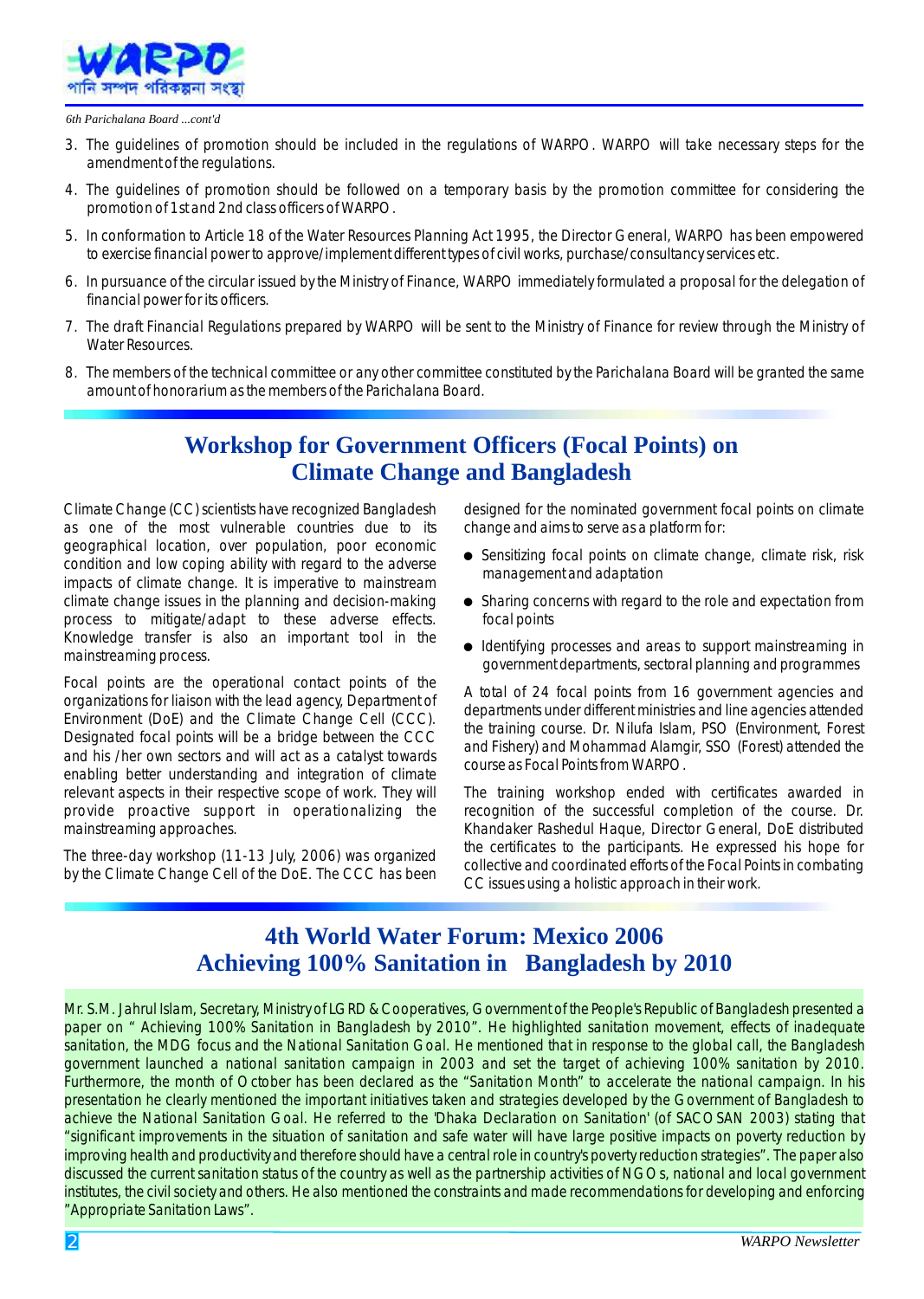

# **Capacity Building for WARPO Professionals**

The Director General of WARPO introduces a weekly seminar for the capacity building of WARPO personnel. Every Thursday of the week, one of the officers of WARPO makes a presentation according to the routine. The topics of the seminar are related to recent training or any subject related to water resources management. The first seminar started on 18th April 2006 and the presenter was Syed Abu Shoaib. In this issue a brief on the seven seminars is given according to the presentation schedule.



Syed Abu Shoaib, Scientific Officer, WARPO delivered a presentation on project management and proposal writing. He said that improved communication between stakeholders, ability to define control scope, and to identify, monitor, and track milestones, improved assessment and mitigation of risk, and prioritization of functional and project goals are the key aspects of project management. He explained the eight basic Elements of Proposal Writing.



Dr. M. Aminul Haque, Scientific Officer, WARPO presented his Ph. D Thesis and the Bridging Phase of ICZMP. His Ph. D Thesis topic was "*Decision Support System for Water Management in the Besut Rice Irrigation Scheme*". The objective of his study was to develop an in-time water management decision support system model in order to improve decision making with respect to water release policies and timely water distribution for the Besut Rice Irrigation Scheme in Malaysia. He also presented the activities of the ICZMP Bridging Phase.

A. K. M Khusrul Amin, Scientific Officer, WARPO delivered a presentation on Seedling Age Influences Growth of Fine Rice Varieties in Bangladesh. He showed that with all selected varieties, 35-day old seedlings gave better performance in different growth parameters and suggested practicing these selected fine rice varieties with 35 day old seedlings to get a better growth.

Md. Jahid Hossain, Scientific Officer, WARPO made a presentation on Project Preparation and Appraisal. He explained project life cycles and the criteria for selecting different types of projects. He mentioned that Project Appraisal means a pre-investment analysis of a project to determine whether it should be implemented or not. Project Appraisal is necessitated because of the fact that resources or means are limited as compared to the needs of the society.



Nahid Sultana, Scientific Officer, WARPO delivered a presentation on Environmental Impact Assessment (EIA) in Development Projects. She explained EIA as a planning tool used in projects, which identifies a plan for environmental protection and enhancement on a project-by-project basis. She also said that with Environmental Assessment we can identify the likely environmental impacts of proposed plans, programmes and projects. The EIA stages are identified to make a quantified assessment of the beneficial and adverse impacts, which is a part of the basis for determining project costs and making decisions.

Mohammad Alamgir, Senior Scientific Officer, WARPO delivered a presentation on the Role of Forests in Environmental Conservation and in combating desertification. He showed the forest condition of Bangladesh. He focused on various issues like, Forest and Erosion Protection, Forest and Coastal Conservation, Vegetation and Embankment Protection, Embankment Protection Combining Engineering Structure and Vegetation, Mangrove Forest and Land Reclamation, Forest and Biodiversity Conservation, Forest and Soil Conservation etc.



Md. Akhtaruzzaman, Scientific Officer delivered a presentation on the findings of his preliminary research work on the limitations of the effluent discharge quality standard (EDQS) stated in the Environment Conservation Rules 1997 (ECR 97). He focused on the standards for the textile industries. He mentioned a number of limitations in the EDQS regarding textile industries. He proposed a new project to be undertaken by WARPO to nullify the limitations present in the existing EDQS and justified the reasons for taking up the project. He also proposed a methodology and identified several tasks to be performed by the different sections of WARPO.

*Remote Sensing & GIS Training continued ..../*

Development Agency (CIDA) and the Center for Environmental and Geographic Information Services (CEGIS). A total of 18 participants from the Ministry of Water Resources (MoWR), WARPO, BWDB, Planning Commission, Economic Relation Division (ERD) and CEGIS attended the course. Mr. Syed Mohammad Zobaer, Honorable Secretary, MoWR, Mr. H. S. Mozaddad Faruque, Director General, WARPO, Director General, BWDB and the Executive Director, CEGIS attended the program as resource persons.